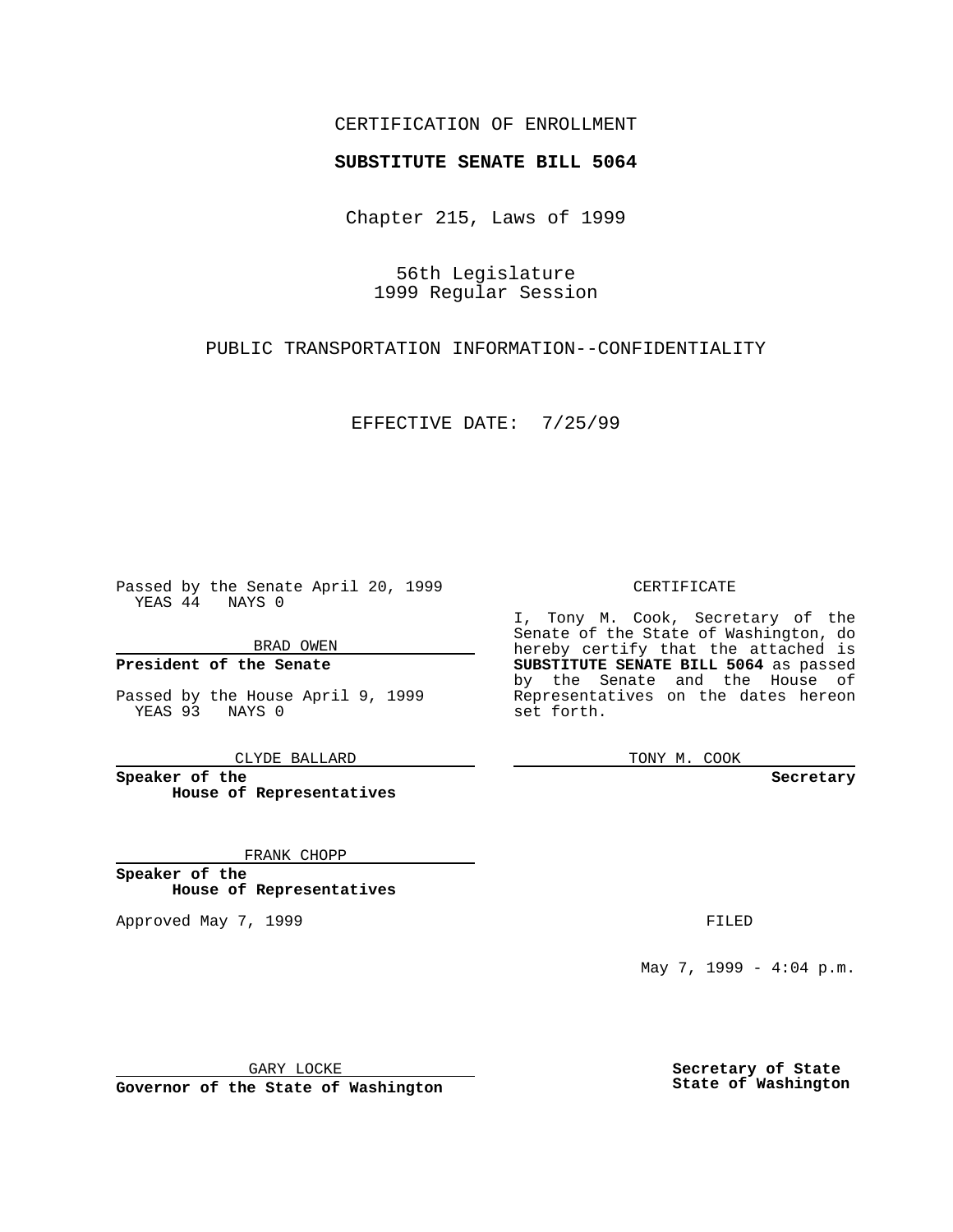## **SUBSTITUTE SENATE BILL 5064** \_\_\_\_\_\_\_\_\_\_\_\_\_\_\_\_\_\_\_\_\_\_\_\_\_\_\_\_\_\_\_\_\_\_\_\_\_\_\_\_\_\_\_\_\_\_\_

\_\_\_\_\_\_\_\_\_\_\_\_\_\_\_\_\_\_\_\_\_\_\_\_\_\_\_\_\_\_\_\_\_\_\_\_\_\_\_\_\_\_\_\_\_\_\_

### AS AMENDED BY THE HOUSE

Passed Legislature - 1999 Regular Session

#### **State of Washington 56th Legislature 1999 Regular Session**

**By** Senate Committee on Transportation (originally sponsored by Senators Haugen, Horn, Gardner, Benton, Long, Costa, B. Sheldon, Swecker, Patterson, Jacobsen, Shin, Oke, Morton, Eide, Spanel, Johnson, Goings, Sellar, Fraser, Thibaudeau, Franklin, Winsley, Rasmussen and McAuliffe)

Read first time 02/12/1999.

 AN ACT Relating to confidentiality of certain public transportation information; amending RCW 42.17.310; and adding a new section to chapter 47.04 RCW.

BE IT ENACTED BY THE LEGISLATURE OF THE STATE OF WASHINGTON:

 **Sec. 1.** RCW 42.17.310 and 1998 c 69 s 1 are each amended to read as follows:

 (1) The following are exempt from public inspection and copying: (a) Personal information in any files maintained for students in public schools, patients or clients of public institutions or public health agencies, or welfare recipients.

 (b) Personal information in files maintained for employees, appointees, or elected officials of any public agency to the extent that disclosure would violate their right to privacy.

 (c) Information required of any taxpayer in connection with the assessment or collection of any tax if the disclosure of the information to other persons would (i) be prohibited to such persons by RCW 84.08.210, 82.32.330, 84.40.020, or 84.40.340 or (ii) violate the taxpayer's right to privacy or result in unfair competitive disadvantage to the taxpayer.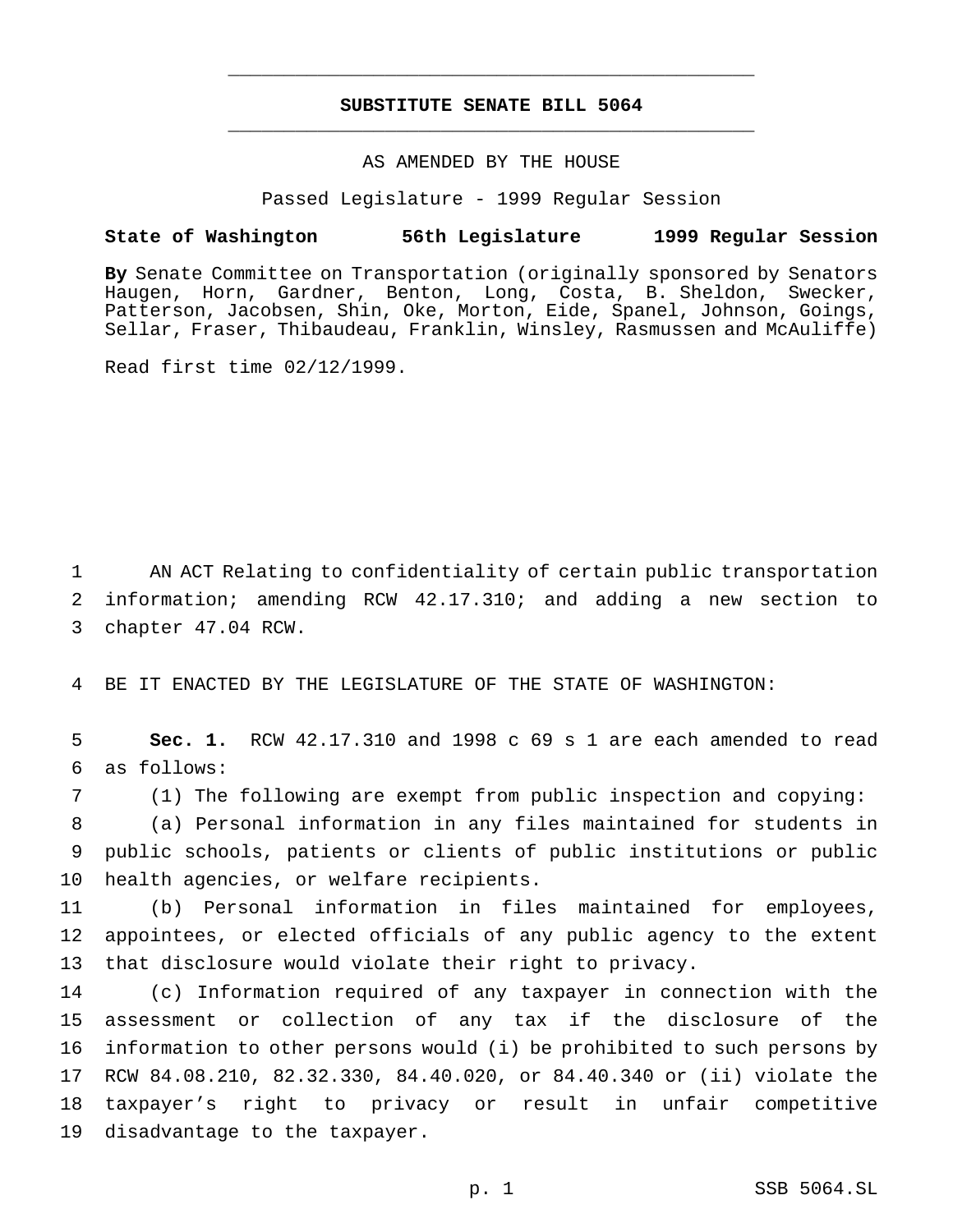(d) Specific intelligence information and specific investigative records compiled by investigative, law enforcement, and penology agencies, and state agencies vested with the responsibility to discipline members of any profession, the nondisclosure of which is essential to effective law enforcement or for the protection of any person's right to privacy.

 (e) Information revealing the identity of persons who are witnesses to or victims of crime or who file complaints with investigative, law enforcement, or penology agencies, other than the public disclosure commission, if disclosure would endanger any person's life, physical safety, or property. If at the time a complaint is filed the complainant, victim or witness indicates a desire for disclosure or nondisclosure, such desire shall govern. However, all complaints filed with the public disclosure commission about any elected official or candidate for public office must be made in writing and signed by the complainant under oath.

 (f) Test questions, scoring keys, and other examination data used to administer a license, employment, or academic examination.

 (g) Except as provided by chapter 8.26 RCW, the contents of real estate appraisals, made for or by any agency relative to the acquisition or sale of property, until the project or prospective sale is abandoned or until such time as all of the property has been acquired or the property to which the sale appraisal relates is sold, but in no event shall disclosure be denied for more than three years after the appraisal.

 (h) Valuable formulae, designs, drawings, and research data obtained by any agency within five years of the request for disclosure when disclosure would produce private gain and public loss.

 (i) Preliminary drafts, notes, recommendations, and intra-agency memorandums in which opinions are expressed or policies formulated or recommended except that a specific record shall not be exempt when publicly cited by an agency in connection with any agency action.

 (j) Records which are relevant to a controversy to which an agency is a party but which records would not be available to another party under the rules of pretrial discovery for causes pending in the superior courts.

 (k) Records, maps, or other information identifying the location of archaeological sites in order to avoid the looting or depredation of such sites.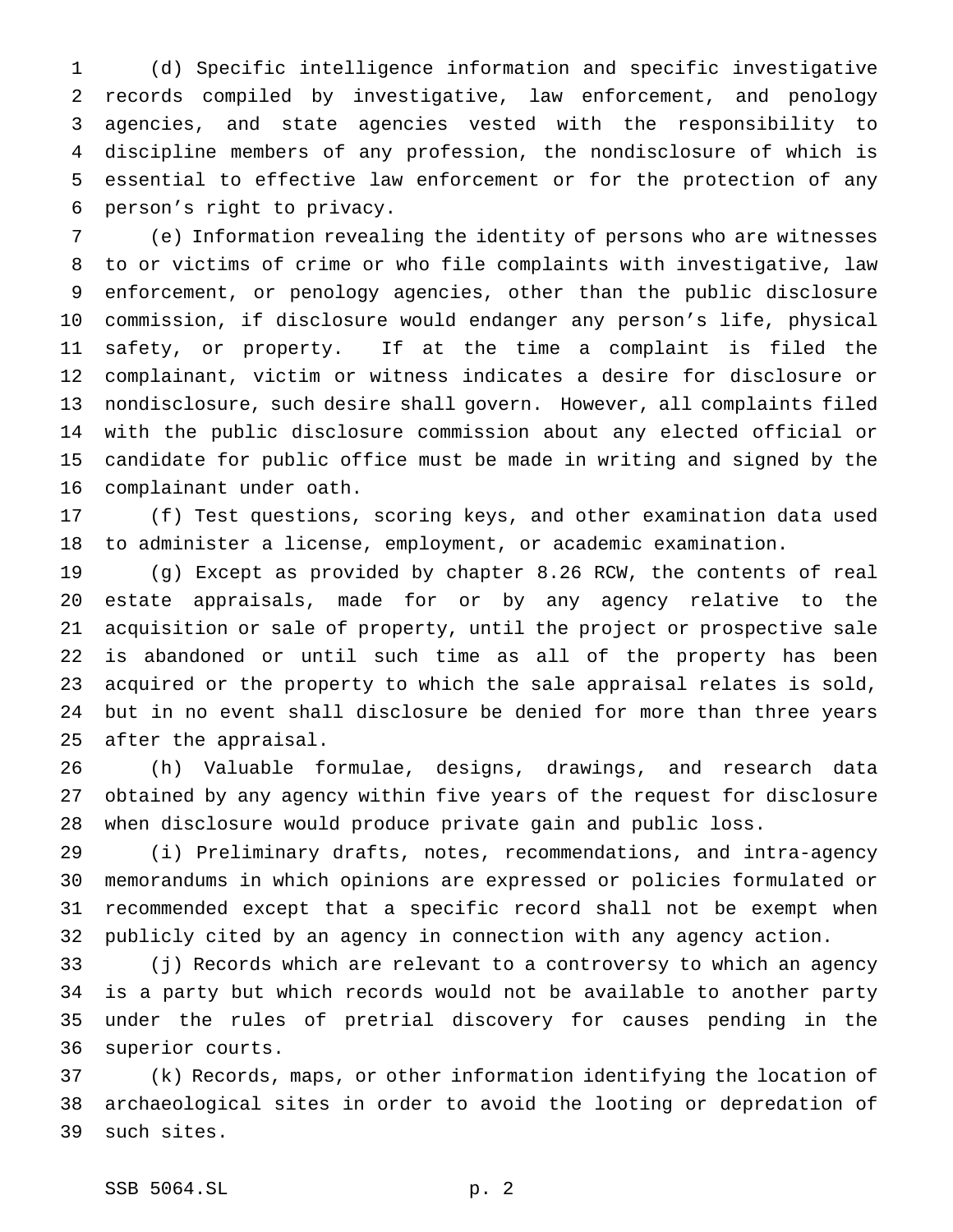(l) Any library record, the primary purpose of which is to maintain control of library materials, or to gain access to information, which discloses or could be used to disclose the identity of a library user.

 (m) Financial information supplied by or on behalf of a person, firm, or corporation for the purpose of qualifying to submit a bid or proposal for (i) a ferry system construction or repair contract as required by RCW 47.60.680 through 47.60.750 or (ii) highway construction or improvement as required by RCW 47.28.070.

 (n) Railroad company contracts filed prior to July 28, 1991, with the utilities and transportation commission under RCW 81.34.070, except that the summaries of the contracts are open to public inspection and copying as otherwise provided by this chapter.

 (o) Financial and commercial information and records supplied by private persons pertaining to export services provided pursuant to chapter 43.163 RCW and chapter 53.31 RCW, and by persons pertaining to export projects pursuant to RCW 43.23.035.

 (p) Financial disclosures filed by private vocational schools under chapters 28B.85 and 28C.10 RCW.

 (q) Records filed with the utilities and transportation commission or attorney general under RCW 80.04.095 that a court has determined are confidential under RCW 80.04.095.

 (r) Financial and commercial information and records supplied by businesses or individuals during application for loans or program services provided by chapters 43.163, 43.160, 43.330, and 43.168 RCW, or during application for economic development loans or program services provided by any local agency.

 (s) Membership lists or lists of members or owners of interests of units in timeshare projects, subdivisions, camping resorts, condominiums, land developments, or common-interest communities affiliated with such projects, regulated by the department of licensing, in the files or possession of the department.

 (t) All applications for public employment, including the names of applicants, resumes, and other related materials submitted with respect to an applicant.

 (u) The residential addresses and residential telephone numbers of employees or volunteers of a public agency which are held by the agency in personnel records, employment or volunteer rosters, or mailing lists of employees or volunteers.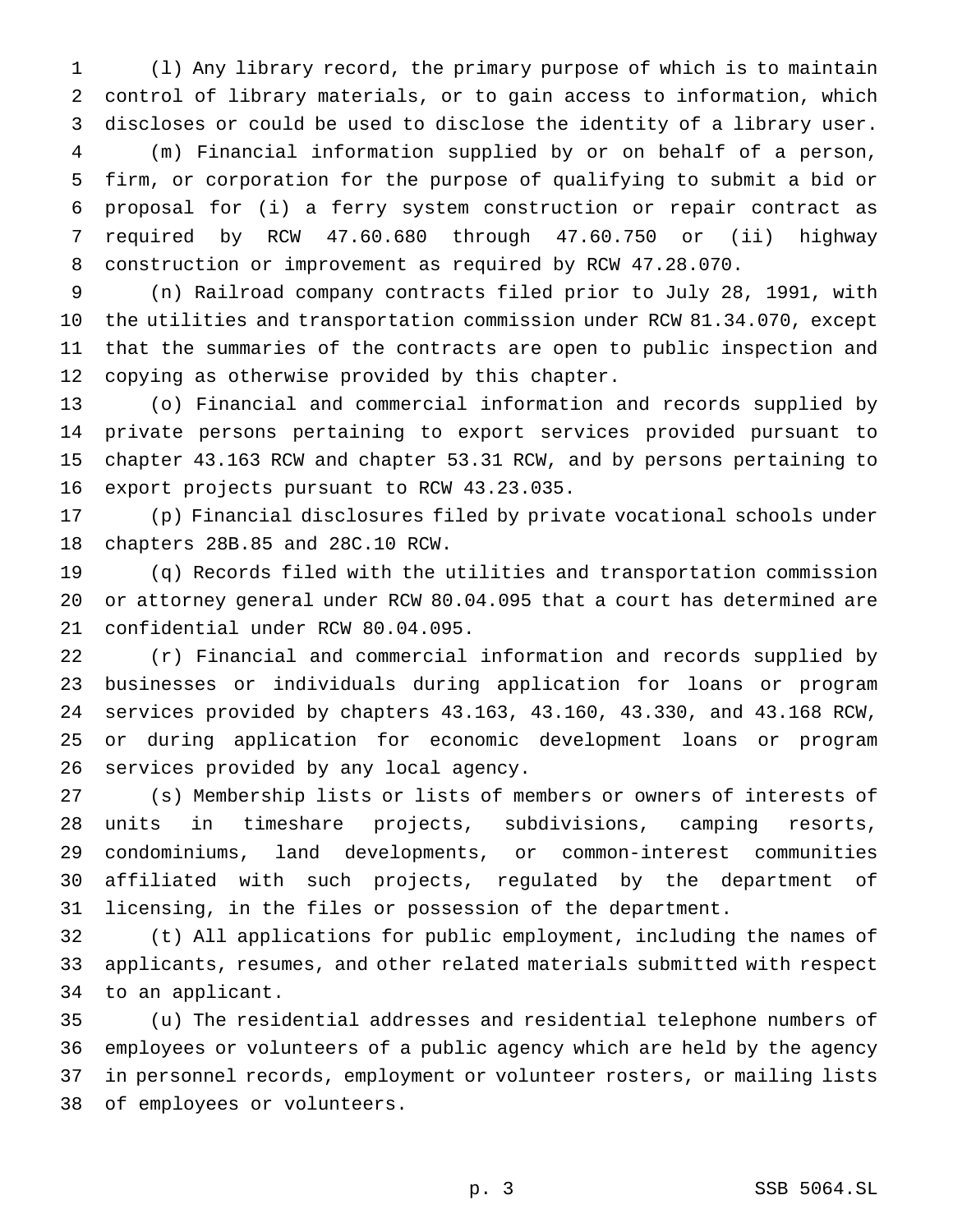(v) The residential addresses and residential telephone numbers of the customers of a public utility contained in the records or lists held by the public utility of which they are customers, except that this information may be released to the division of child support or the agency or firm providing child support enforcement for another state under Title IV-D of the federal social security act, for the establishment, enforcement, or modification of a support order.

 (w)(i) The federal social security number of individuals governed under chapter 18.130 RCW maintained in the files of the department of health, except this exemption does not apply to requests made directly to the department from federal, state, and local agencies of government, and national and state licensing, credentialing, investigatory, disciplinary, and examination organizations; (ii) the current residential address and current residential telephone number of a health care provider governed under chapter 18.130 RCW maintained in the files of the department, if the provider requests that this information be withheld from public inspection and copying, and provides to the department an accurate alternate or business address and business telephone number. On or after January 1, 1995, the current residential address and residential telephone number of a health care provider governed under RCW 18.130.140 maintained in the files of the department shall automatically be withheld from public inspection and copying unless the provider specifically requests the information be released, and except as provided for under RCW 42.17.260(9).

 (x) Information obtained by the board of pharmacy as provided in RCW 69.45.090.

 (y) Information obtained by the board of pharmacy or the department of health and its representatives as provided in RCW 69.41.044, 69.41.280, and 18.64.420.

 (z) Financial information, business plans, examination reports, and any information produced or obtained in evaluating or examining a business and industrial development corporation organized or seeking certification under chapter 31.24 RCW.

 (aa) Financial and commercial information supplied to the state investment board by any person when the information relates to the investment of public trust or retirement funds and when disclosure would result in loss to such funds or in private loss to the providers of this information.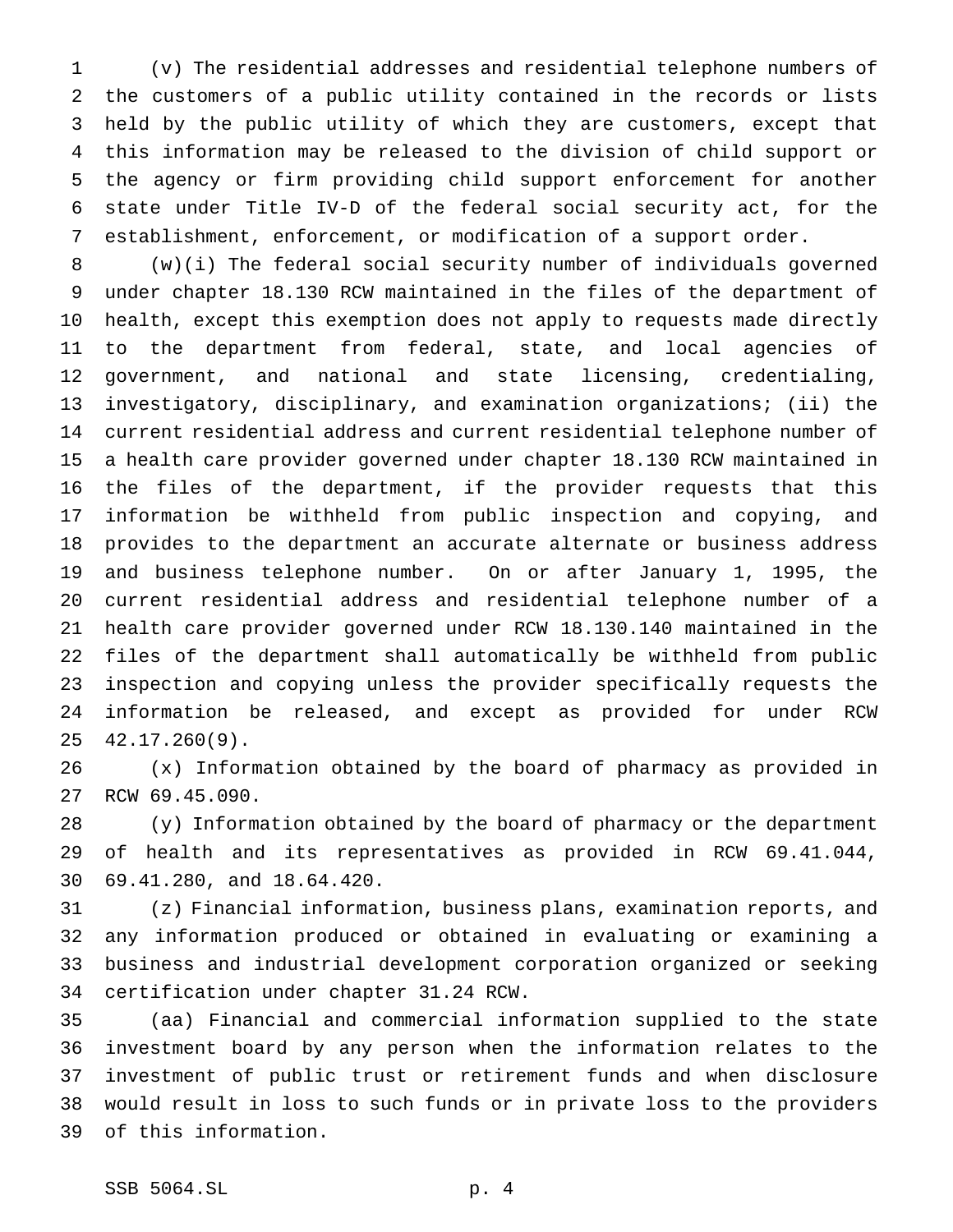(bb) Financial and valuable trade information under RCW 51.36.120. (cc) Client records maintained by an agency that is a domestic violence program as defined in RCW 70.123.020 or 70.123.075 or a rape crisis center as defined in RCW 70.125.030.

 (dd) Information that identifies a person who, while an agency employee: (i) Seeks advice, under an informal process established by the employing agency, in order to ascertain his or her rights in connection with a possible unfair practice under chapter 49.60 RCW against the person; and (ii) requests his or her identity or any identifying information not be disclosed.

 (ee) Investigative records compiled by an employing agency conducting a current investigation of a possible unfair practice under chapter 49.60 RCW or of a possible violation of other federal, state, or local laws prohibiting discrimination in employment.

 (ff) Business related information protected from public inspection and copying under RCW 15.86.110.

 (gg) Financial, commercial, operations, and technical and research information and data submitted to or obtained by the clean Washington center in applications for, or delivery of, program services under chapter 70.95H RCW.

 (hh) Information and documents created specifically for, and collected and maintained by a quality improvement committee pursuant to RCW 43.70.510, regardless of which agency is in possession of the information and documents.

 (ii) Personal information in files maintained in a data base created under RCW 43.07.360.

 (jj) Financial and commercial information requested by the public stadium authority from any person or organization that leases or uses the stadium and exhibition center as defined in RCW 36.102.010.

 (kk) Names of individuals residing in emergency or transitional housing that are furnished to the department of revenue or a county assessor in order to substantiate a claim for property tax exemption under RCW 84.36.043.

 (ll) The names, residential addresses, residential telephone numbers, and other individually identifiable records held by an agency in relation to a vanpool, carpool, or other ride-sharing program or service. However, these records may be disclosed to other persons who apply for ride-matching services and who need that information in order to identify potential riders or drivers with whom to share rides.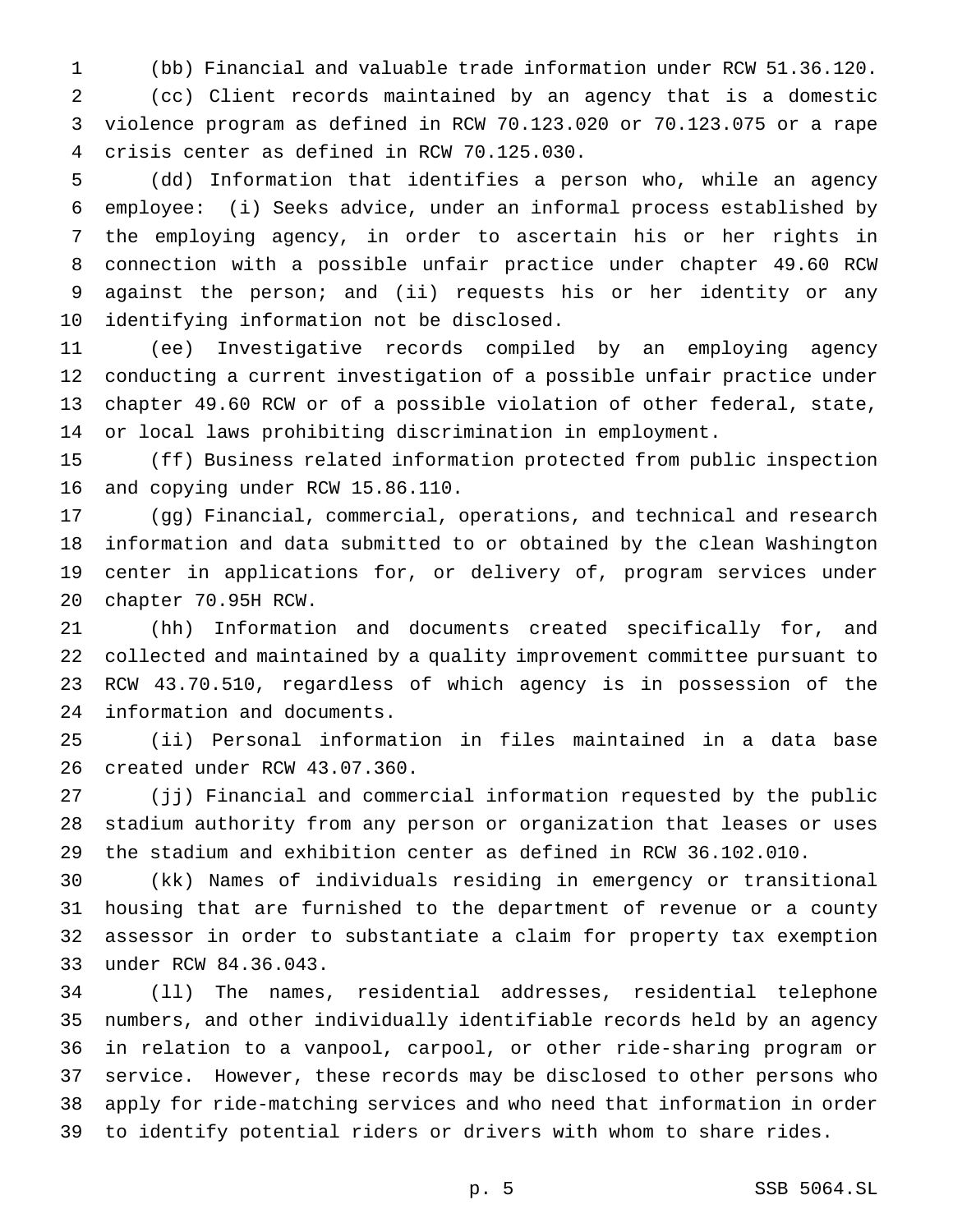(mm) The personally identifying information of current or former participants or applicants in a paratransit or other transit service 3 operated for the benefit of persons with disabilities or elderly persons.

 (nn) The personally identifying information of persons who acquire and use transit passes and other fare payment media including, but not limited to, stored value smart cards and magnetic strip cards, except 8 that an agency may disclose this information to a person, employer, 9 educational institution, or other entity that is responsible, in whole 10 or in part, for payment of the cost of acquiring or using a transit 11 pass or other fare payment media, or to the news media when reporting 12 on public transportation or public safety. This information may also be disclosed at the agency's discretion to governmental agencies or groups concerned with public transportation or public safety.

 (oo) Proprietary financial and commercial information that the submitting entity, with review by the department of health, specifically identifies at the time it is submitted and that is provided to or obtained by the department of health in connection with an application for, or the supervision of, an antitrust exemption sought by the submitting entity under RCW 43.72.310. If a request for such information is received, the submitting entity must be notified of the request. Within ten business days of receipt of the notice, the submitting entity shall provide a written statement of the continuing need for confidentiality, which shall be provided to the requester. Upon receipt of such notice, the department of health shall continue to treat information designated under this section as exempt from disclosure. If the requester initiates an action to compel disclosure under this chapter, the submitting entity must be joined as a party to demonstrate the continuing need for confidentiality.

30  $((+mn))$  (pp) Records maintained by the board of industrial insurance appeals that are related to appeals of crime victims' compensation claims filed with the board under RCW 7.68.110.

33 (((00)) (qq) Financial and commercial information supplied by or on behalf of a person, firm, corporation, or entity under chapter 28B.95 RCW relating to the purchase or sale of tuition units and contracts for the purchase of multiple tuition units.

 (2) Except for information described in subsection (1)(c)(i) of this section and confidential income data exempted from public inspection pursuant to RCW 84.40.020, the exemptions of this section